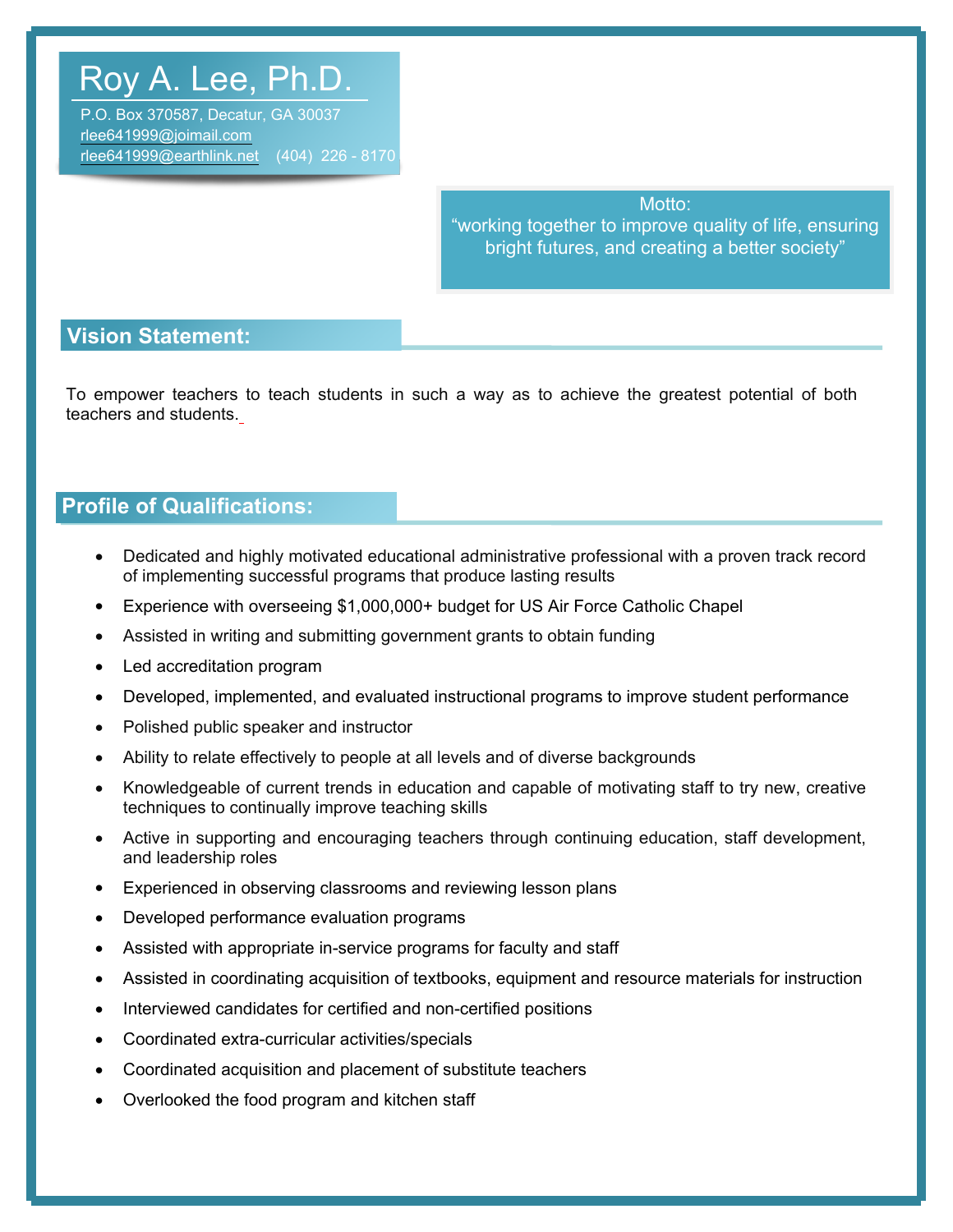| <b>Master of Psychology</b>                                                                                                                                                                                                                                                                                                                                                                                                                                                                                                                                                                                             | 2016                            |
|-------------------------------------------------------------------------------------------------------------------------------------------------------------------------------------------------------------------------------------------------------------------------------------------------------------------------------------------------------------------------------------------------------------------------------------------------------------------------------------------------------------------------------------------------------------------------------------------------------------------------|---------------------------------|
| Institute for Psychological Services (online), Arlington, Virginia                                                                                                                                                                                                                                                                                                                                                                                                                                                                                                                                                      |                                 |
| Doctor of Philosophy (Ph.D.)<br>Colorado State University, Ft. Collins, Colorado                                                                                                                                                                                                                                                                                                                                                                                                                                                                                                                                        | 2007                            |
| Major: Educational Leadership<br>Minor: Human Resource Studies<br>Dissertation: Middle School, African American Studies: Educational Goals, Career Aspirations and High<br><b>School Retention Factors</b>                                                                                                                                                                                                                                                                                                                                                                                                              |                                 |
| <b>Master of History</b><br>Xavier University of Louisiana, New Orleans, Louisiana                                                                                                                                                                                                                                                                                                                                                                                                                                                                                                                                      | 1991                            |
| Major: African-American History                                                                                                                                                                                                                                                                                                                                                                                                                                                                                                                                                                                         |                                 |
| <b>Master of Divinity</b><br>St. Francis Seminary, St. Francis, Milwaukee, Wisconsin<br>Ordained for the Archdiocese of Milwaukee                                                                                                                                                                                                                                                                                                                                                                                                                                                                                       | 1986                            |
| Major: Theological Studies                                                                                                                                                                                                                                                                                                                                                                                                                                                                                                                                                                                              |                                 |
| <b>Bachelor of Arts</b><br>Thomas More College, Crestview, Kentucky                                                                                                                                                                                                                                                                                                                                                                                                                                                                                                                                                     | 1981                            |
| <b>Professional Experience:</b>                                                                                                                                                                                                                                                                                                                                                                                                                                                                                                                                                                                         |                                 |
| Archdiocese Diocese of Atlanta, Permanent Diaconate program for Homiletics.<br><b>Middle School Principal/Administrator</b>                                                                                                                                                                                                                                                                                                                                                                                                                                                                                             | 2012 to Present<br>2010 to 2012 |
| <b>Emmaus Middle and High School - Milwaukee, Wisconsin</b><br>Took a failing, urban school and revived it within one year by placing the middle and high school on on<br>traditional campus<br>Direct all aspects of educational programs and activities for middle and high school facilities<br>$\bullet$<br>consisting of approximately 300 students<br>Supervise, train, and mentor 25 staff members and evaluate all teachers<br>$\bullet$<br>Manage business, building maintenance, behavioral/disciplinary problems, parent/teacher relations,<br>$\bullet$<br>staffing schedules, and various daily activities |                                 |
| Other Accomplishments Include:<br>Head the Accreditation Program<br>$\bullet$<br>Addition of Pre-Kindergarten (ages 4-5) class and hired new staff members<br>$\bullet$                                                                                                                                                                                                                                                                                                                                                                                                                                                 |                                 |
| <b>Faculty/Staff Member</b><br>The Institute for Black Catholic Studies<br>Xavier University of Louisiana, New Orleans, Louisiana<br>Duties: Community Life, Liturgy, Registration, Scheduling of Classes                                                                                                                                                                                                                                                                                                                                                                                                               | 2008 to 2013                    |
| <b>Adjunct Professor of Religion</b><br>St. Leo University, Morrow, Georgia<br>Courses Taught: World Religions, New Testament, Old Testament, Catholic Tradition, Christian Morality<br>Foundations of Christian Faith (Systematic Theology)                                                                                                                                                                                                                                                                                                                                                                            | 2003 to Present                 |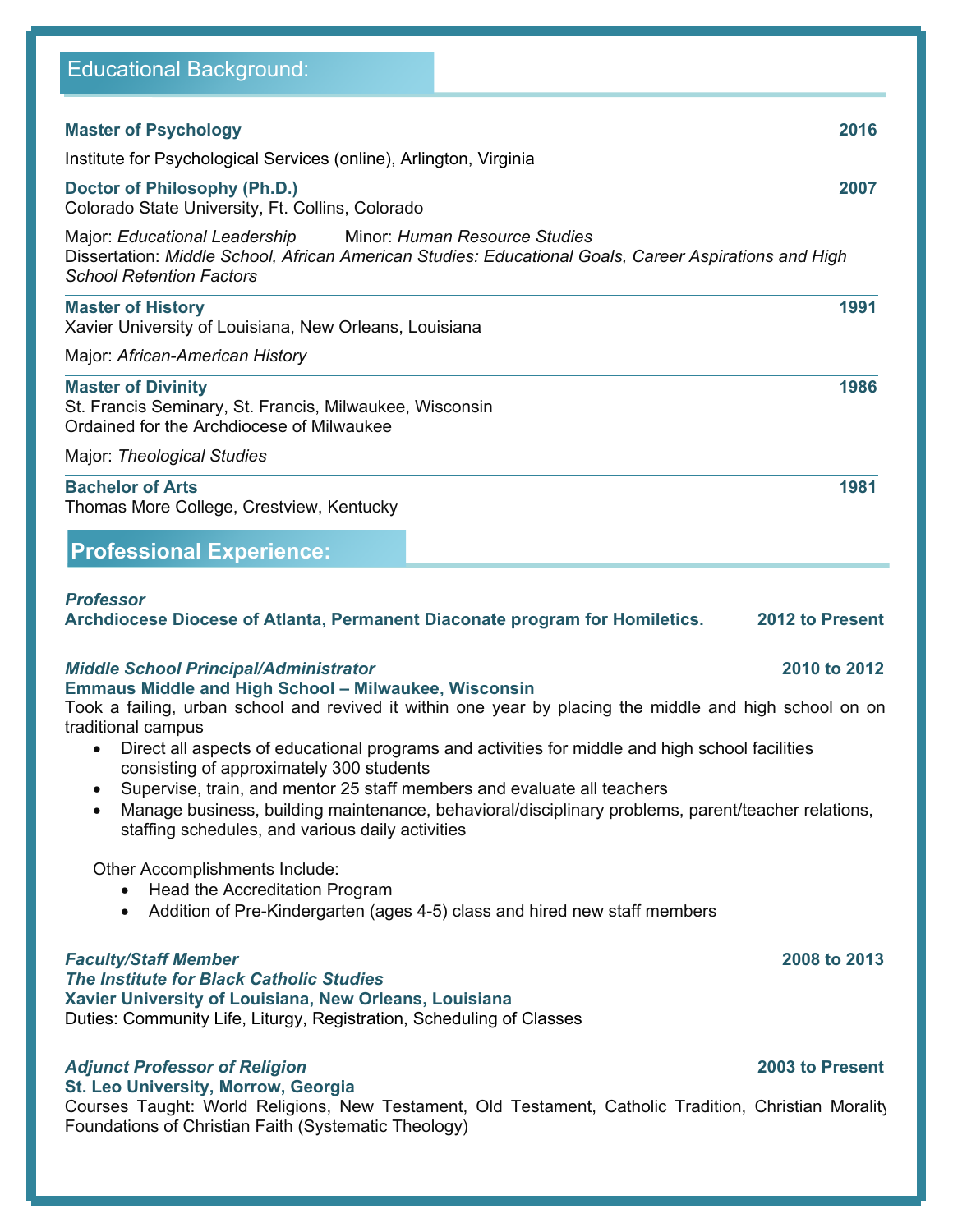# **Professional Experience (cont'd)**

### *Adjunct Professor of Humanities* **1999 to 2014** *Advisor for First Year Students\** **DeVry University, Decatur, Georgia**

\*Giving direction and guidance for their particular curriculum and discipline of study Courses Taught: Psychology, Sociology, Career Development, Critical Thinking, English Composition Professional Writing, Advanced Composition, Speech

### *Adjunct Professor* **1994 - 1997** *(Japan – Active Duty Military Personnel)* **University of Maryland, College Park, Maryland**

Courses Taught: History, African-American Studies, African-American Family

### *Chaplain/Teacher* **2000 to 2004**

### **Cathedral of Christ the King School, Atlanta, Georgia**

Duties: Religious Services, Counseling Students and Parents, Spiritual Counselor, Academic Counselor Personal Counselor, Teacher for Middle School Students, Crisis Intervention

### *United States Air Force* **1990 to 2000**

### **Head Chaplain**

Administrative Responsibilities: Budgeting (including Fund Executive for largest fund in PACAF), Staffing Reorganization of Programs, Staff and Program Director, Fundraising, Youth & Adult Programs Educational Programs, Curriculum Evaluation, Implementation of Diversity in Worship & Leadership

### **Chaplain**

Duties: Individual Counseling, Family Counseling, Spiritual Counseling, Crisis Intervention, Field Visitatio of Troops, Religious Services for Catholic & Non-Catholic Military Staff Personnel

### **Awards/Medals**

Air Force Commendation Medal with One-Leaf Cluster

Air Force Organization Excellence Award

National Defense service Medal

Southwest Asia Service medal with Two Bronze Campaign Stars

Air Force Longevity Service Award Ribbon

### **References**

(404) 285-6041 Mobile (770) 948-4220 Home

Richard J. Storrs, Esq. The Rose Maksimowski Charles Max Harris The Storrs Law Firm **The Storrs Law Firm Christ the King School** 3433 Shakertown Road 2870 Peachtree Rd. **3433** Shakertown Road 2870 Peachtree Way 46 Peachtree Way Beavercreek, OH 45430 Suite 212 **Atlanta, GA 30305** (910) 587-0673 Atlanta, GA 30305 (404) 267-3665 Work (937) 656-7077 Work (404) 500-6302 (404) 735-0216 Mobile MH31644@earthlink.net (404) 393-2570 Fax rmaksimowski@christking.org rstorrs@storrslaw.com rmaksimowski@gmail.com

**Professional Experienc**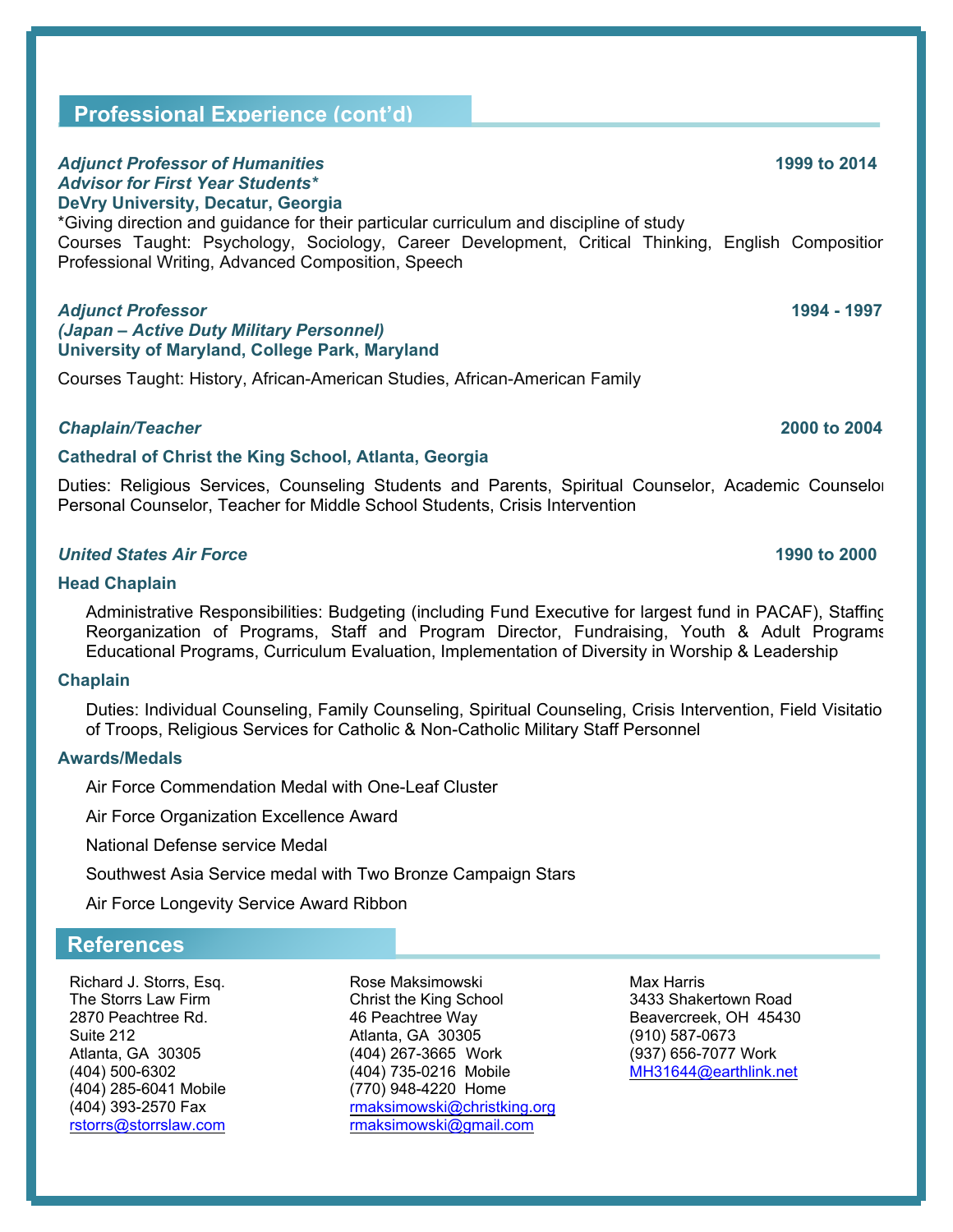# LECTURES/PRESENTATIONS/TEACHING/WORKSH

### 2015

- **MISSION, St. Oliver Plunkett, Atlanta, GA**
- **MISSION, Sacred Heart Church, St. Benedict the Moor Church and Resurrection of Our Lord Church, Savannah, GA**
- **RETREAT, Youth from St. Anthony, Atlanta, GA**
- **SPIRITUAL LEADER, Catholic Heart Work Camp, Atlanta, GA**
- **CHAPLIN, Catholic Heart Work Camp, Atlanta, GA, Hardeeville, SC, Weatogue, CT**
- **IN-SERVICE, Cristo Rey, Philadelphia, PA**
- **CONVENER, Black Catholic Clergy, Atlanta, GA**
- **MISSION <sup>H</sup> <sup>l</sup> <sup>C</sup> <sup>D</sup> <sup>h</sup> NC**

### **2014**

- **RETREAT, Awakening, Atlanta, GA**
- **RETREAT, Good Samaritan, Atlanta, GA**
- **MISSION, St. Philip Benizi, Atlanta, GA**
- **REVIVAL, St. Peter Claver, New Orleans, LA**
- **REVIVAL, Our Lady Star of the Sea, New**

### **Orleans, LA**

- **PRESENTER, Awakening, Atlanta, GA**
- **RETREAT, Good Samaritan, Atlanta, GA**
- **RETREAT, Good Samaritan, Atlanta, GA**

### **2013**

- **PRESENTER, Catholic Men's Conference,**
- **Austin, TX**
	- **MISSION, St. Benedict the Black (East), Chicago, IL**
	- **SPEAKER, Prayer Breakfast, Sts. Peter & Paul, Atlanta, GA**
	- **SPEAKER, Commencement Mass, St. Peter Claver, Atlanta, GA**
	- **SPEAKER, St. Elizabeth Circle, Atlanta, GA**
	- **MISSION REVIVAL, Sts. Monica & Luke, Gary, IN**
	- **SPIRITUAL OUTREACH, Alliance of the Two Hearts, Atlanta, GA**
- **PUBLISHED article on** *Presumed Incompetent, The Intersections of Race and Class for Women in Academia***, by: Muhs, Niemann, Gonzalez & Harris, in the Black Catholic Theological Symposium Journal, September 2014** • **DAY OF REFLECTION, St. John the Evangelist,**

### **2012**

- **REVIVAL, Cure d'Ars, Denver, CO**
- **REVIVAL, Norfolk, VA**
- **WORKSHOP, Our Lady of Consolation, Charlotte, NC**
	- **REVIVAL, St. Peter Claver, New Orleans, LA**
	- **REVIVAL, Sts. Monica & Luke, Gary, IN**
- **WORKSHOP, Black Catholic Men's Conference, Washington DC**

### **2011**

- **MISSION, Sacred Heart, Camden, MS**
- **REVIVAL, Sts. Monica & Luke, Gary, IN**
- **WORKSHOP, New Roman Missal, Lafayette, LA**
- **WORKSHOP, Black Catholic Men's Conference**
- **ADMINISTRATION/TEACHING, Faulty/Staff,**
- **Xavier University**
	- **REVIVAL, Grenada**
- **PRESENTATION/WORKSHOP, Sankofa, Indianapolis, IN**
- **REVIVAL, Blessed Sacrament, St. Charles Borromeo**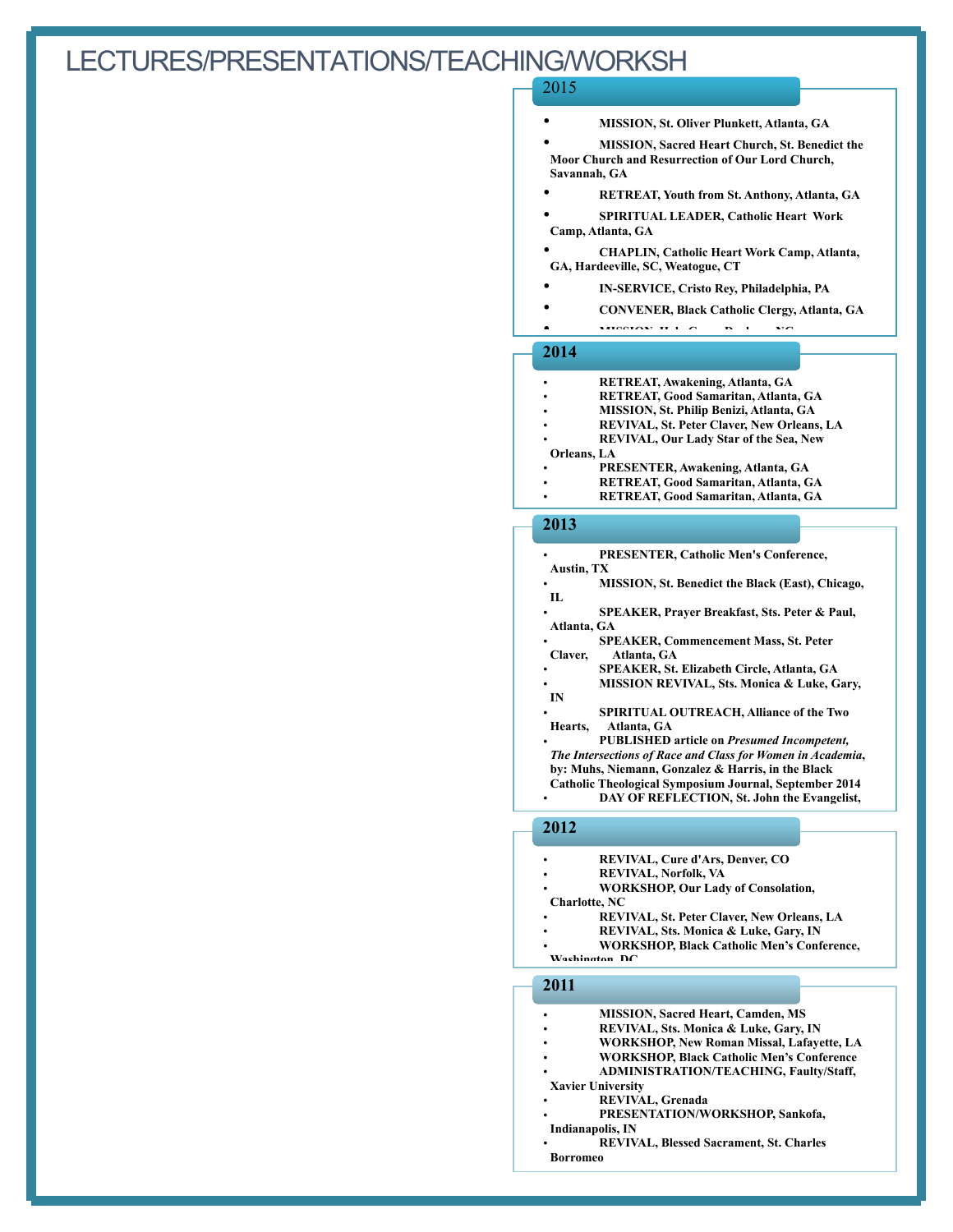### **2018**

- **SPEAKER, Martin Luther King Day, Diocese of Phoenix, Arizona**
- **PRESENTER, Day of Reflection, Christ the King, Miami, FL**
- **REVIVAL, Our Lady of Lourdes, San Francisco, CA**
- **REVIVAL, St. Paul, Lafayette, LA**

### **2017**

- **PRESENTER, Black Catholic Men's Conference. Workshop on Black Psychology and Black Family, 12 Step Program for Black Catholic Men, Miami, FL**
- **PRESENTER, Workshop on "What We Have Seen and Heard" Bishop document on Racism, Indianapolis, IN**
- **REVIVAL, St. Ailbe, Chicago, IL**
- **REVIVAL, Joint Revival, Washington, DC**
- **PRESENTER, Teachers Workshop, St. Jude, Atlanta, GA**
- **LEADER/PRESENTER, Eucharistic Minister Workshop, Our Lady of Lourdes , Atlanta, GA**
- **SPEAKER, Ministry Leaders & Members Retreat, St. Philip Benizi, Jonesboro, GA**
- **CHAPLIN, Catholic Heart Work Camp: Atlanta, GA, New Orleans, LA, Hardeeville, SC**
- **SPEAKER, Dedication of the Military Battle Cross, Johns Creek, GA**
- **PRESENTER, Women's Conference/Retreat, St. Mary, Newnan, GA**
- **REVIVAL, Archdiocese of Chicago, IL**
- **REVIVAL, St. Joseph Catholic Church, Lafayette, LA**
- **REVIVAL, Diocese of Richmond, VA**
- **PRESENTER, Day of Reflection, Diocese of Toledo, OH**
- **APPOINTED ATTENDEE "World Meeting of Popular**

### **2016**

- **SPEAKER, Advent Conference, Queen of Peace, Lafayette, LA** • **CONFERENCE LEADER/PRESENTER, St. Martin de Porres, Toledo, OH**
- **CONFERENCE LEADER/PRESENTER, Detroit, MI**
- **RETREAT MASTER, Catholic Heart Camp, GA, FL,**
- **OK** • **SPEAKER, Black Catholic Men Conference, Lafayette,**
- **LA** • **REVIVAL, Our Lady Queen of Peace, Lafayette, LA**
- **REVIVAL, St. Charles Lwanga Catholic Church,**
- **Detroit, MI**
- **DAY OF REFLECTION on the Ministry of Music, Our Lady of Lourdes, Atlanta, GA**
- **DAY OF REFLECTION, Wheat Street Baptist Church, Atlanta, GA**
- **CONVENER, Summit on Violence in Atlanta Metropolitan Area, Sts. Peter & Paul Catholic Church**
- **SPEAKER, National Black Catholic Men's Conference, Philadelphia, PA**
- **DAY OF REFLECTION & REVIVAL, Toledo, OH**
- **CHAIR, Black Catholic Clergy of Atlanta**
- **CHAIR/CONVENER, Faith in Action III, Black**
- **Catholic Response on the Pastoral Plan, Archdiocese of Atlanta**
- **MISSION, St. Andrew, Madison, WI**
- **REVIVAL, St. James, Las Vegas , NV**
- **MISSION, St. Martha, Sarasota, FL**
- **BOARD MEMBER, Multicultural Leadership**
- **Committee for Metropolitan Atlanta**
- **MEMBER, Atlantans Building Leadership for**